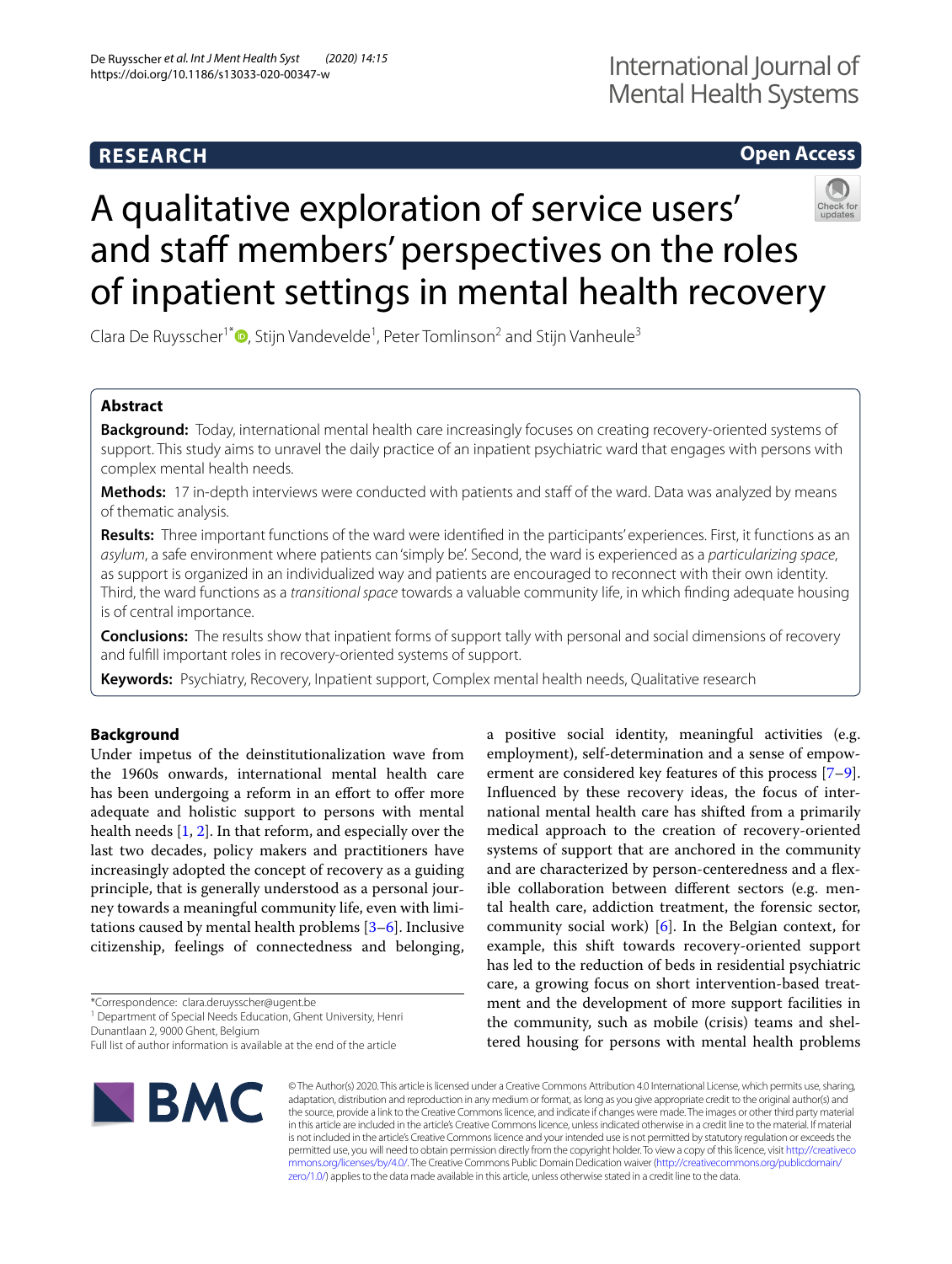[[10\]](#page-12-6). At the same time, there is growing concern about this systemic transformation and the professional adoption and implementation of recovery-oriented principles in mental health care  $[11–13]$  $[11–13]$  $[11–13]$  $[11–13]$ . For example, authors warn that the concept of recovery risks being used as an incentive for funding and service cuts [[11](#page-12-7)], risks being translated as an overly intrapersonal process in which the impact of social inequalities on mental health problems is overlooked [[9,](#page-12-5) [13\]](#page-12-8), and risks turning into an expertdriven discourse in which deficit-oriented language is still latently present [\[14](#page-12-9)], amongst other things.

Whilst residential treatment in psychiatric hospitals still makes up a large part of today's mental health care, the implementation and operationalization of the recovery concept has primarily and most explicitly taken place in outpatient and community settings [\[15\]](#page-12-10). Many go further and assert that implementing the principles of recovery-oriented practice in more traditional inpatient settings is an extremely challenging task [\[2,](#page-12-1) [16\]](#page-12-11). For example, a recent study of Waldemar and colleagues shows how recovery-oriented values (e.g. a focus on patients' personal preferences) in such settings often remain overshadowed by competing priorities (e.g. complying to ward rules, power imbalances between staff and patients) and organizational hospital logics (e.g. bed capacity) [\[17](#page-12-12)]. However, there remains a substantial group of persons with complex and long-term mental health needs for whom more lengthy and intensive admissions to psychiatric hospitals continue to be a necessary part of their recovery journey [\[18](#page-12-13), [19](#page-12-14)]. Whilst this is a heterogeneous group, the complexity of their support needs can often be situated at the intersection of the mental health problems they face and multiple other problems such as homelessness, substance abuse, poor physical health, poverty and judicial problems, often leading to experiences of exclusion, long treatment trajectories and social isolation [\[20](#page-12-15), [21\]](#page-12-16). As a result, the recovery processes of persons with complex mental health needs have a slow and unpredictable course and are characterized by many ups and downs [\[22\]](#page-12-17). Although admissions to psychiatric wards play a signifcant role in their recovery process, most of the scientifc evidence on recovery-oriented practice has been developed in organizations that are located outside the hospital walls (e.g. community-based initiatives, outreaching support and case management) [[4\]](#page-12-18).

If we want to avoid having persons with complex mental health slipping through the net of recovery-oriented systems of support, it is crucial to understand *how* these inpatient spaces play a role in their recovery journeys. Considering the idiosyncrasy of recovery processes and the versatility of such settings, several authors have recommended the use of qualitative research approaches that are context-close, focus on micro-level recovery dynamics and are grounded in the lived experiences and perspectives of the persons who are directly involved in the practice under study  $[7, 23-25]$  $[7, 23-25]$  $[7, 23-25]$ . Therefore, the aim of this study is to gain insight into the diferent functions these inpatient settings have in the recovery processes of persons with complex mental health needs, by unraveling the daily practice of one ward (located in a psychiatric hospital in Belgium) that actively engages with this complex and long-term patient population. More specifcally, this study aims to study the daily practice of the ward by focusing on the personal perspectives and lived experiences of diferent involved actors (i.e. staf members and patients).

#### **Methods**

#### **Methodological approach**

This study aims to gain insight into the daily practice of the ward by focusing on the patients' and staf members' personal experiences. Therefore, a qualitative research approach was applied  $[26]$  $[26]$ . Data were collected by means of in-depth interviews and analyzed using thematic analysis [\[27\]](#page-12-22).

#### **Research location and participants**

The study was carried out in a residential ward of a large psychiatric hospital in Flanders (the Dutch-speaking part of Belgium), that offers support to a diverse group of patients with serious and more chronic mental health problems, who have often lost connection with other treatment settings. Besides mental health problems, many patients on the ward deal with substance abuse problems, a lack of social network, fnancial and judicial problems, and housing problems (more than 50% of patients on the ward are homeless). Rather than focusing on treatment, the ward aims to support patients in their recovery process towards a meaningful life in society. Considering the heterogeneity of the patient group, the ward offers several support modalities that are used in an individualized way, depending on the personal needs and situation of each patient. The largest part of the ward consists of a residential unit with 27 beds. Additionally, the ward runs a housing project (attached to the hospital) in which six patients live together more independently (for a period of maximum 1 year) after a stay on the residential unit, in preparation for living alone. Besides residential support, the ward also offers aftercare for patients when they leave the ward and outreach case management for patients who find it difficult to engage with a residential treatment approach.

To obtain rich and triangulated perspectives on the daily practice of the ward, both patients  $[10]$  $[10]$  and staff members [[10](#page-12-6)] were recruited as participants for in-depth interviews. Patients were deliberately selected based on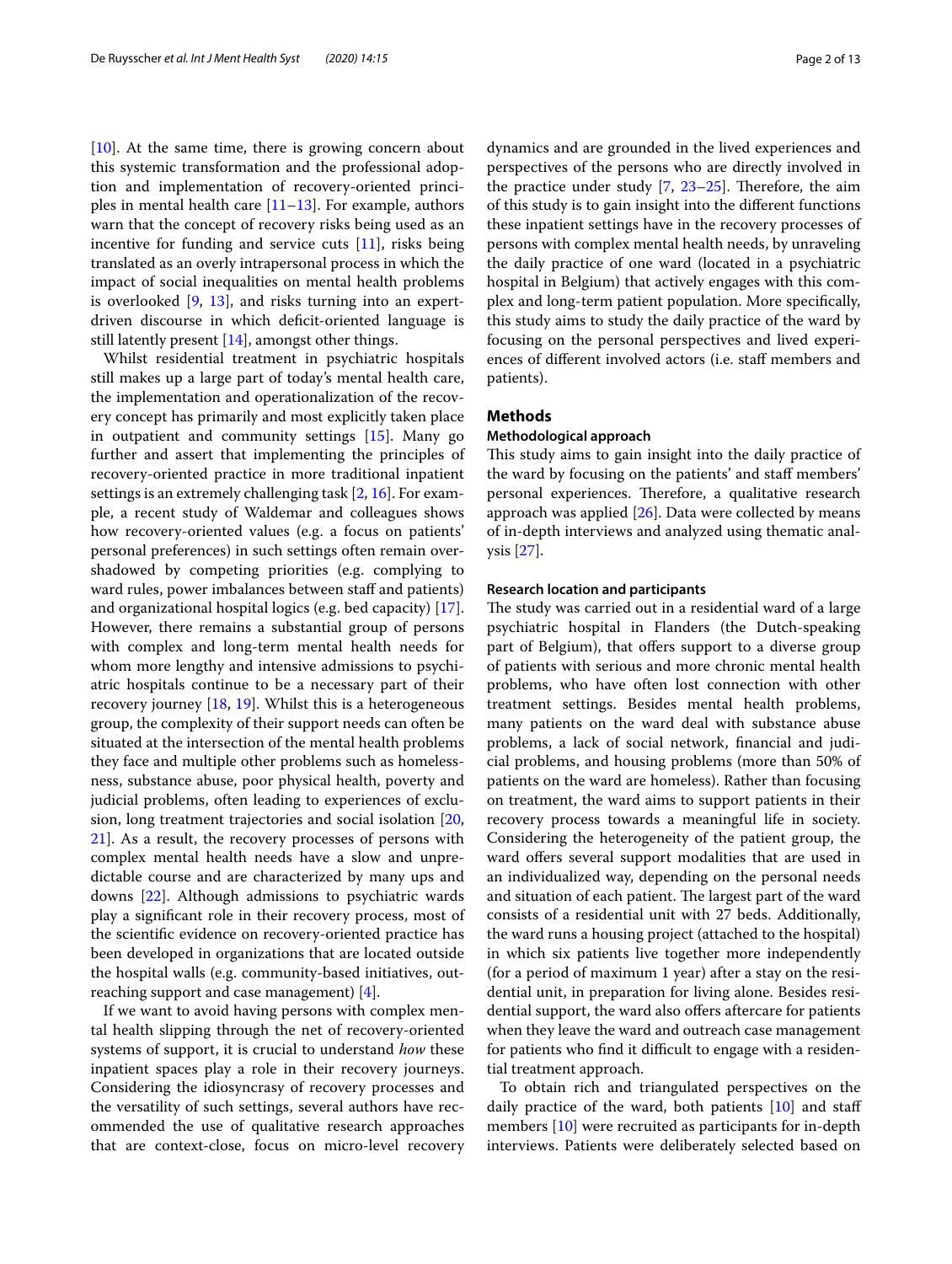their treatment history and the way in which they make use of the ward (e.g. residential unit, housing project, case management). The patient participant group consisted of seven men and three women, aged between 23 and 59. At the time of the interviews, two patients were staying at the housing project, six patients were staying at the residential unit (two of which were interviewed together) and two patients visited the ward a few times per week for aftercare. The participants' length of stay on the ward varied greatly (ranging from weekly outpatient visits to inpatient admissions of several years), and most participants had already gone through several periods of admission at the ward for shorter (e.g. a number of days/weeks) and longer (e.g. a number of years) terms prior to the moment of the interview, depending on their recovery process. The staff sample consisted of three men and seven women, aged between 25 and 58. In the recruitment of the staff members, we aimed at obtaining a wide diversity of professional backgrounds. The staff participants consisted of a psychiatrist, two psychologists, a social worker, two psychiatric nurses, a pedagogical staf member and three occupational therapists (who were interviewed as a trio). All 20 participants were considered to be suitable informants, based on their lived or professional experience with the ward.

#### **Data collection and analysis**

To prepare for the interviewing phase, the frst author did an internship on the ward from April to June 2018. During this internship, she enrolled in the staff shift system, took part in therapeutic group activities (such as the daily morning meeting), staf meetings and individual activities with patients, and engaged in many informal conversations with both staff and patients. In doing so, she gained a better understanding of the daily practice and became familiar with the staff and patients on the ward. Additionally, the internship facilitated the recruitment of participants and the frst author was able to be more sensitive to the emotional well-being and motivation of patients in planning and conducting the in-depth interviews. Also, the internship allowed her to make an adequate estimation of the diversity in the staff and patient population and to represent this diversity in the participant sample. A total of 17 in-depth interviews were conducted (some participants preferred to be interviewed as a duo or a trio) that focused on the participants' personal perspectives on the daily practice of the ward. During the interviews, participants were asked about important values and activities on the ward; about the function(s) the ward fulflls in patients' lives and society; and about social dynamics on the ward. Interviews lasted between 28 and 68 min, were audio-recorded and transcribed verbatim by the frst author.

In the analysis phase, the frst author conducted an idiographic analysis of each interview by reading the transcript several times, writing down descriptive and interpretive comments, and drawing a mind map of emerging (dynamics between) themes. In this initial stage of data analysis, the insider perspective that the frst author had gained during her internship on the ward served as helpful background information to contextualize, interpret and structure the emerging fndings. After this initial analysis of each interview, mind maps were gradually combined to gain insight into overarching themes and into the ways they interrelate, complement or are in tension with each other. In the frst step of this integration phase, the first author selected five key interviews based on their thematic richness and the diversity of perspectives. These interviews were independently analyzed by all co-authors and integrated into one mind map, which was extensively discussed. Based on this discussion, the frst author completed the entire analysis, which resulted in an overall thematic structure. In turn, this structure was discussed again in a meeting with all co-authors. Through this iterative process, the authors aimed to increase the inter-rater reliability and to deal with the subjective nature of the analysis.

Although this article is written from a social science (rather than a medical) perspective, we will continue to use the term 'patient' (rather than 'client' or 'service user'), as this terminology was used by the participants during the study.

#### **Ethical considerations**

This study was granted ethical approval by the Ethics Committee of Ghent University Hospital (EC UZG 2016/0530). Written informed consents were obtained from all participants.

#### **Results**

The aim of this study is to unravel the different roles the ward plays in the recovery processes of its patients. In that respect, three main functions come to the fore in the experiences of the participants. In the frst place, the ward fulflls the function of an *asylum*, i.e. a safe environment where patients feel sheltered, allowing them to catch a breath and 'simply be'. Within this safe environment, the patients' psychiatric diagnosis does not determine their therapeutic trajectory. Instead, through ofering an individualized and tailor-made approach, patients are actively encouraged to take (back) agency over their recovery process and to (re)connect with their personal identity. From this follows the second function of the ward: that of a *particularizing space*. Importantly, the focus of this individualized approach is always on fnding and creating anchor points in the community,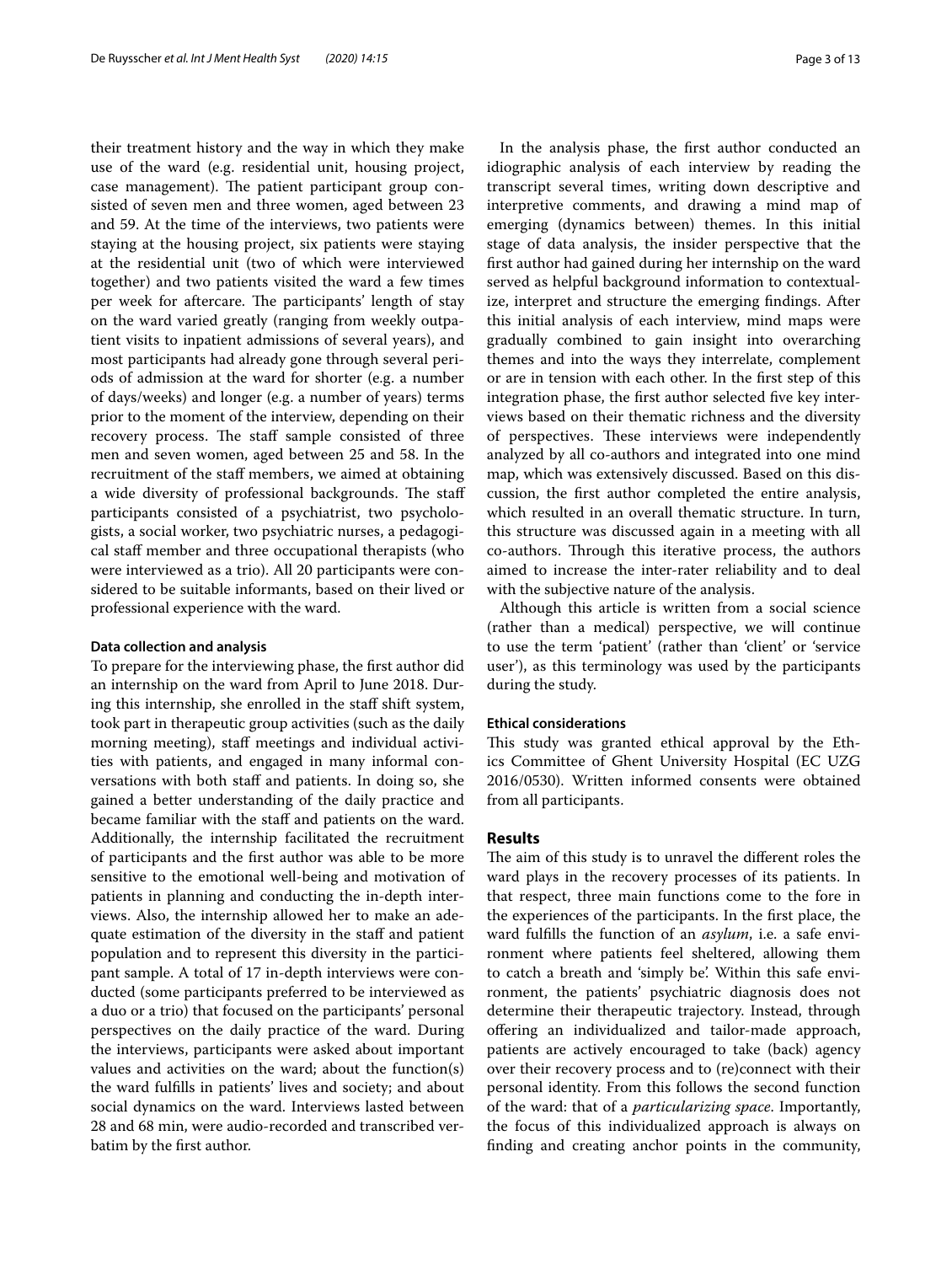rather than on functioning within the safe shelter of the ward. This leads to the ward's third function: that of a *transitional space* towards a valuable life in the community. Providing as much continuity between life outside and inside the ward as possible and searching for adequate housing are key elements of this function.

#### **The ward as an asylum**

All interviewed patients talked about how they see the ward as a safe haven. In the experiences of the participants, three aspects of this asylum function were distinguished: feeling safe, feeling 'at home', and the ward as a safety net. In what follows, these will be discussed in detail.

#### *Feeling safe*

Most patients arrive at the ward after a turbulent period of being homeless, spending time in prison, facing diffculties living alone (e.g. social isolation, mental health problems, substance use) or after a long trajectory in other (more treatment-focused) psychiatric settings. For many of them, a primary function of the ward is that of a safe haven and a place to catch a breath. In the frst place, the fact that a number of basic needs, such as having access to food, a bed, laundry facilities and a daily structure, are met during their stay is of fundamental importance, as these things are often not self-evident in the patients' lives. At the same time, patients are not pressured into taking part in a strict therapeutic program. As a result, they feel like they are given comfort, time and space to rest and recover from the turbulent period they went through. Because everything is voluntary, patients themselves are in control of the pace of their stay, which adds to their feeling of safety:

*"It is important for me that when I feel down or sleepy, that I can take a rest here and that nobody is shaking my bed. Sometimes they check on me, but that I shouldn't feel embarrassed when I really have an of*-*day. Tat I can be myself in that too."* (patient staying on the ward, male)

In addition, for some patients, the constant presence and close proximity of the staff on the ward is another invaluable condition to be able to feel safe and at ease:

*"At home I always sit inside, me, at home. But here I go for a walk every now and then. (…) Here I fnd more peace than at home, I must admit. There are nurses day and night, that reassures me. In sheltered housing, if I don't feel well after four pm, nobody's*  there. But here I can count on a nurse. That reas*sures me…"* (patient, male, staying on the ward)

In other words, the proximity of the staff and the presence of all basic services provides patients with a sense of security. At the same time, however, using the ward as a safe haven also brings the risk for patients getting so accustomed to these comfortable circumstances that they become less inclined to pick up their lives outside the ward, where the fulfllment of basic needs such as having food and shelter are less self-evident. This risk is also pointed out by one of the patients:

*"You feel safe. You have food every day. In the beginning that is good, because you feel bad. But after a while you feel like 'oh, I'd like to cook myself again'. Or 'how on earth am I going to do this again at home, making food again?'"* (aftercare patient, female)

#### *Feeling 'at home'*

Some patients on the ward have been living at the psychiatric hospital for more than 10 years. These long-term admissions flow from an outdated institutional reasoning that for some patients, life outside the hospital is too challenging and that the hospital can function as their life-long safe haven. Having lost contact with their social network and social roles outside the hospital, these patients experience the ward as their home. However, this is an unintended function, as the ward primarily aims to help patients fnd a meaningful place outside the hospital. This shows how the ward's current shift from an institutional logic to a more recovery-oriented logic confronts these long-stay patients with a new set of expectations (i.e. focusing on a life outside the hospital rather than feeling 'at home' inside). In that respect, one of the psychologists explains how challenging it can be to create a perspective on a life outside with this group of long-stay patients:

"There are people who've lived here for more than *ten years.* (...) In such cases it is difficult to say that *people don't feel at home here. People do. At the same time, in the same sentence, we need to add that we should also keep trying to also give those people some kind of perspective outside the walls of the psychiatric center. (…) But it has to be a perspective that is acceptable to them and in which they feel that they have some ownership, some choice."* (psychologist, male)

According to ward's psychiatrist, however, it can be particularly difficult to bring out this agency and sense of ownership in patients who have been at the ward for years, as they have grown so accustomed to life inside the hospital that they can no longer imagine feeling at home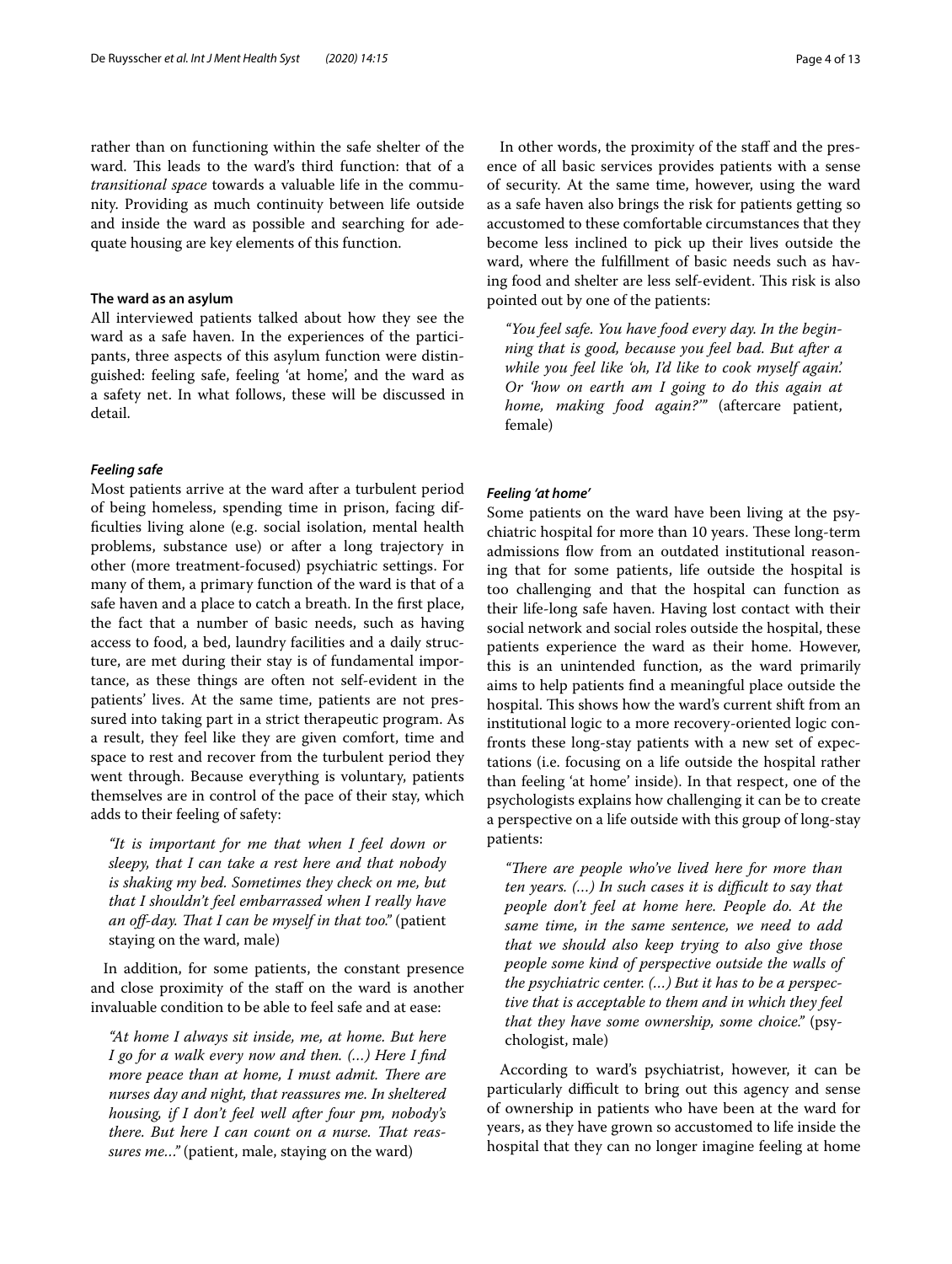anywhere else. She refers to this danger as the 'hospitalization syndrome':

*"People were used to the idea that they could live here. They were even told by the staff that they could stay here for the rest of their lives. (…) But you just know they can't imagine how it is like to make yourself a cup of cofee when you wish, or to have your own room. They just don't remember what it is like to have privacy and to… So actually they need to experience it frst hand before they… Before they can let go of a place like this and move on to a more uncertain… So sometimes, it doesn't work out."* (psychiatrist, female)

The ward aims to counteract the effects of this syndrome and to keep a perspective on the outside world alive, by actively encouraging patients to fnd activities in the community, help them (re-)build a social network and support them in fnding adequate housing. However, dispirited by long and often unsuccessful previous treatment trajectories, some patients consider these efforts pointless. One of the patients explained how he fnds the asylum function of the ward the most important at this stage in his life:

*"For some people it should be comfortable. I am not saying that for people who just start their career, to say it like that, who have their frst admissions, it should be like that. But for people who have been through a lot, you shouldn't make too much efort. Leave people be, and give something, a place where people can feel good. That's all it should be."* (patient staying in the housing unit, male)

#### *The ward as a pit stop*

After discharge, most patients return to the ward on a regular basis for a few months, as aftercare. For most patients this means spending 1 or 2 days a week at the ward, taking part in activities and seeing the psychologist. Other (ex-)patients continue to use the ward more intensively by returning regularly for shorter admissions (e.g. 1 or 2 weeks). Talking about how she found balance in her life after having spent long periods in the psychiatric hospital over the past 24 years, one of the aftercare patients explains the importance of these short returns to the ward:

*"I think I'm happy with the balance that I've found. (...)* The periods that I spend a little while here, I *have to let go of everything. My volunteering job, my household. (…) It's a few days of not thinking of anything and just being here and doing things that I love doing, which I don't have time for at home."* (aftercare patient, female)

In this way, the asylum function of the ward carries on after discharge, as it remains a pit stop for ex-patients after they have left. Although the aftercare phase is an essential part of the therapeutic trajectory, its aim is to be as short as possible, as ex-patients increasingly fnd more meaningful activities in their community. However, this is in contrast with the way some external partners 'make use' of this aftercare program. For example, for sheltered housing organizations, having structural daytime activities (e.g. a paid job, volunteering, a hobby) is a prerequisite to get a place at a housing unit. When (ex-)patients have not found such activities yet, the aftercare program is often considered as a 'good enough' structural daytime activity by these organizations. Consequently, (ex-)patients are under pressure to keep coming to the ward instead of engaging in other more meaningful activities in the community. In other words, the logic of these organizations sometimes contradicts the ward's recovery-oriented way of working.

To counteract these dynamics, the ward actively provides support and coaching to both professional (e.g. mobile teams, estate agents, judicial partners, social housing organizations) and informal (e.g. family, neighbors) partners that are part of the support networks of their patients. In that sense, the ward fulflls a function as a pit stop not only for its patients, but also for these organizations and partners. One of the staf members describes how providing such a safety net opens up new spaces for external partners to engage with (ex-)patients, as they have the insurance that the ward will stand beside them and guarantee adequate support in crisis situations:

*"What I am often confronted with… When you try something with someone, that you almost guarantee that, if it would go wrong for the client, that you ofer the service that partners aren't left alone with it. (…) Often, partners have many questions, but are also looking for reassurance: okay, we want to work with that patient, but what if it goes wrong? Instead of leaving that person to his fate, can he come back to you? (…) And I notice, if you can ofer that guarantee, people dare to take more space to try something."* (pedagogical staff member, female)

#### **The ward as a particularizing space**

The asylum function of the ward creates a safe climate, in which it becomes possible to offer support in a tailormade and individualized way. In that respect, the patient's therapeutic trajectory is subject to a continuous process of negotiation between patient and staff. Through such a particularizing approach, space is created for patients to (re)connect with their personal identity and aspirations. In this section, these aspects will be elaborated.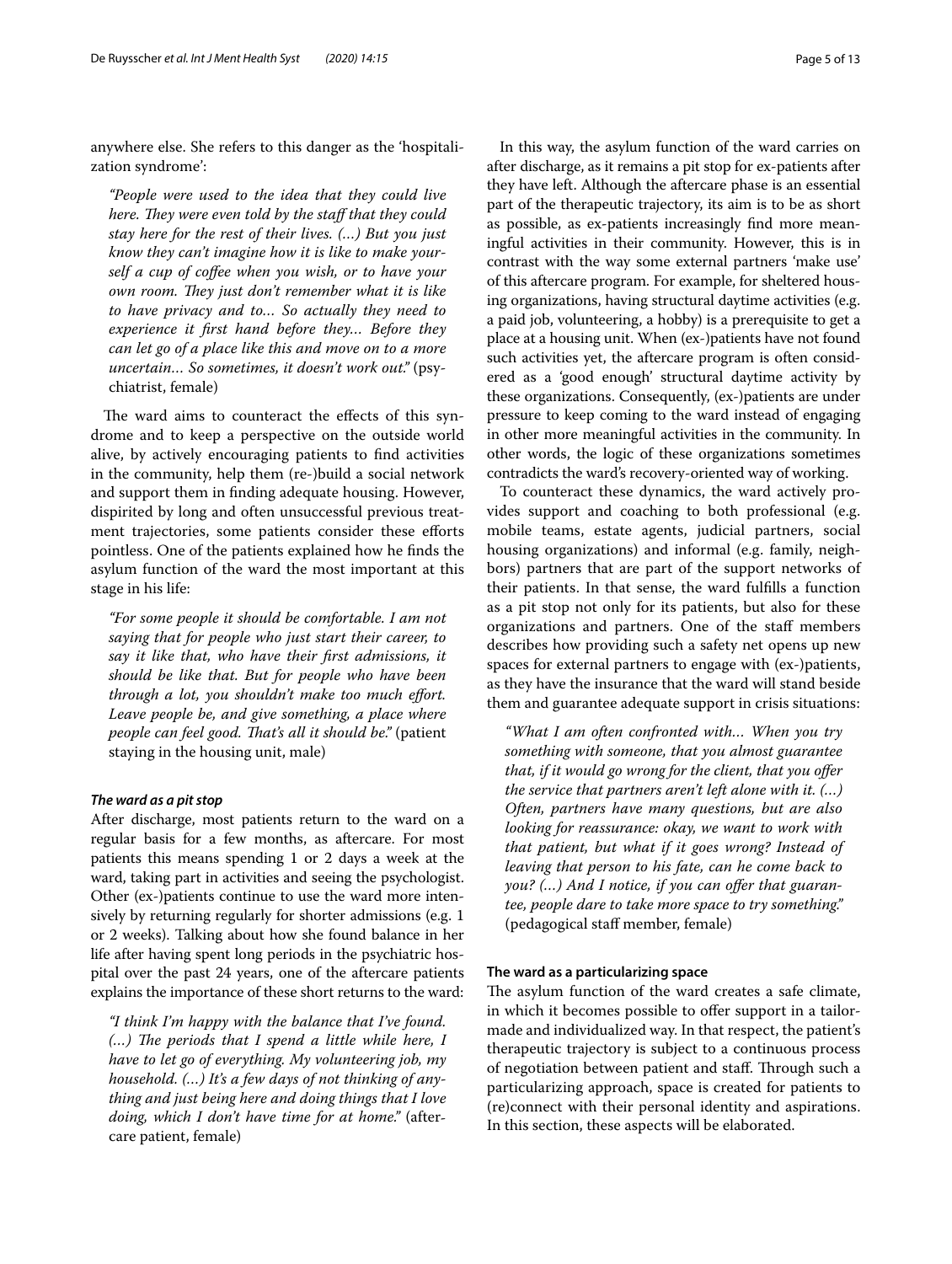#### *A tailor‑made approach*

The patient population at the ward is characterized by a large diversity in terms of mental health problems, biography and the shape their recovery process takes. Consequently, all patients have diferent motives for spending time at the ward, as one psychiatric nurse describes:

*"For example, Tom fnds it really annoying to be here, it is like a love*-*hate relationship. He is polite and he knows he sometimes needs it, but he is… Yeah, at the same time he hates it, being here. He finds it awful. Then... Do you know Leanne?* (...) A *very compulsive neurotic woman who also has psychotic outbursts every now and then. She lives alone, but has spent a long time here, and sometimes asks for a (short) admission. She can clearly defne that for herself, 'I will stay here this long and then I can carry on again'. (…) And I think we have a bit of everything in between [these extremes], a bit between Tom and Leanne."* (psychiatric nurse, male)

Given the great heterogeneity in the motives and support needs of the patients, it would be inadequate to provide a one-size-fts-all therapeutic group program. Instead, the ward aims to give shape to an approach that is tailored to the recovery process of each patient. Rather than starting from a predefned therapeutic program that comes with a set of expectations ('what do we want from the patient?'), patients are encouraged to formulate what they expect from their admission and how it can support their recovery process. In doing so, they are actively invited to give meaning to their stay on the ward themselves, thus take (back) agency over their lives:

*"Here, everything is very open. A lot more like, yeah… You (the patient) tell us what to do. And that's what we work with. We are not going to tell you here how you should do it, but you have to do it for yourself."* (occupational therapist, female)

*"Having a low threshold. Not setting too many conditions for someone to come to the ward. (…) Actually, you put forward that the aim is to travel a road that is very individual. (…)What does one expect of one's future? How does one picture that? What does one need? And we try to anticipate that. (…) But we try to do it in a very individual way, because it should always ft like a key in a lock."* (psychologist, female)

This particularizing approach is also reflected in the ward's policy regarding substance use. Although using alcohol or drugs on the ward is not allowed, there is also no zero-tolerance policy. Instead, an individual approach is outlined for each patient, that corresponds to that patient's personal needs and wishes. In other words, in the ward's vision on recovery, abstinence is not put forward as a fundamental precondition. One of the psychologists explains how such an individual approach can possibly take shape:

*"If someone says 'I want to use cocaine weekly for the rest of my life, but I can do it in a limited way and I can do it once a week on Saturday night at a friend's house', then we won't… As long as his cocaine use doesn't stand in the way of his trajectory towards outside… If he has enough money to rent a house or something else, then we won't make a problem of it. (…) But imagine that the same man says 'I want to live in sheltered housing, anything else isn't possible for me', then we will make a problem of it, because no sheltered housing unit will allow [people who are not abstinent]."* (psychologist, male)

In other words, the ward's substance use policy is attuned to the recovery process of each patient, as it is the result of a negotiation between staff and the patient. Consequently, patients gain a sense of ownership over these rules. For example, one patient talks about the nuances in the reactions of the staff regarding the use of drugs depending on the patient involved:

"They approach everybody individually here. And I *think that they know of some people that they drink something every now and then, or smoke a joint, and that they turn a blind eye. Well, that's what I think. And they can't do that for me, because it is not allowed. If they know that I drink, they are legally obliged to pass it on."* (patient staying on the ward, male)

#### *Reconnecting with one's identity*

In their daily lives, patients are often confronted with stigmatizing experiences in which their identity is narrowed down to their psychiatric label or their status as a homeless person. Facilitated by the individualized approach of the ward, however, patients are not reduced to their psychiatric diagnosis but are rather seen as individuals with unique aspirations and vulnerabilities. One of the psychologists explains how the staf on the ward actively tries to oppose a narrow interpretation of the patients' identities:

*"Defnitely when you're homeless, you don't have many friends or acquaintances, you don't own things. And then you're put into a system where the only thing that is left of your identity is that you are a patient. And that can… work in a paralyzing way, depressing way, make you apathetic if you stay in it.*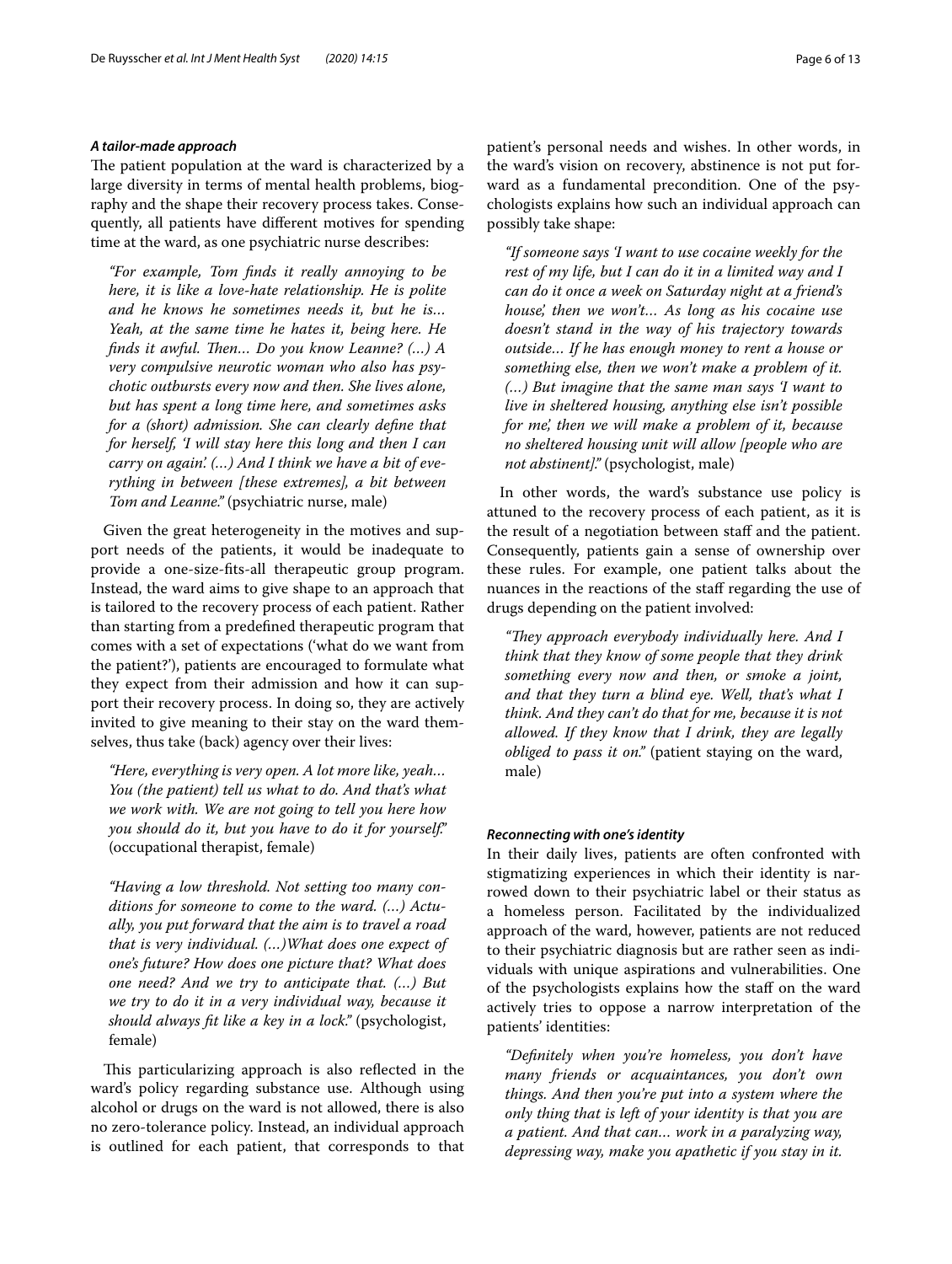*So it is an art to listen… like what do you identify yourself with that might be snowed under by your patient identity?"* (psychologist, male)

By actively engaging in dialogue with patients about their personal interests and social roles, a new dynamic is created in which they are challenged to (re)connect with and show these aspects of their identity, thus shifting their 'illness identity' to the sideline. Consequently, patients are not approached as passive recipients of a certain treatment but rather as active agents of their own (personal and social) recovery process. In this respect, one of the patients points out how this activating approach caused a shift in his mindset regarding his own recovery process:

"There (at another ward) I had the impression that *they had a prejudice or an image that something was wrong with me, that I had symptoms, those moments of illness or when it became acute… Something that had something to do with my mental problems. And that it is disabling. And here, indeed, it is more… I grow conscious of the fact that it is just… Tat it is about functioning… How can I function outside the admission?"* (patient staying on the ward, male)

This shows how, through widening the lens on their identity, patients are no longer seen (and see themselves) as fundamentally diferent, i.e. as mentally ill persons who need to recover clinically. Rather, they are approached as individuals who try to give meaning to their lives in fundamentally similar (personal and social) ways to most people. This is reflected, for example, in the experiences of one of the patients who stresses the importance of being able to fulfll valuable social roles in the community:

*"First I need to fnd some day activities. Maybe a volunteering job, then that would also be fne. But I am going to work so that I can fnd my own apartment, my own job. I just want to get away, I want to get back into the system, work every day so I have money in my pocket. So that people look at me respectfully because I work."* (patient staying at the housing unit, male)

In its daily practice, the ward strives to support patients in establishing a personal and social identity. As this support is powered by the patient's own interests and aspirations, it can take on many forms, such as searching for meaningful activities in the community, restoring contact with family, fnding a place to live, helping applying for volunteering/paid work, developing an interest or skill, and so on. Paradoxically, helping patients (re)connect with their personal identity is at times hindered by factors that are characteristic of the culture of the psychiatric hospital itself. For example, the psychiatric hospital has to comply with legislation in which a set of rules and regulations regarding the hygienic and safety standards of the provided care is specifed. However, one of the psychologists gives a list of illustrations of how these imposed rules can stand in the way of a more tailor-made and identity-focused approach to support:

*"Often it is about really practical things, such as… letting patients decide about certain things. It is about food, about TV, about… (…) You can't let family stay over, because of the fact they're all hospital beds. People who have a pet, who need to fnd shelter for it because it is a hospital. But also really small stuf… Having a piano on the ward, because of fre safety. Such things. Having your own key to your room. I could spend a whole day listing these things."* (psychologist, male)

Also at the level of the ward itself, diferent factors (e.g. the large patient population, the absence of a mandatory treatment program, the large amount of meetings, having an individualized rather than a group-oriented approach) can at times make the atmosphere on the ward hectic, even chaotic, leading to more superficial and fragmented conversations between staff and patients and leaving less room for quality interactions such as one-to-one trips outside the hospital.

#### *A continuous (re)negotiation*

An important implication of offering an individualized approach to support on the ward is that patients do not follow a pre-structured, one-size-fts-all therapeutic group program. As patients are encouraged to take agency over their own recovery process, support takes the shape of a continuous (re)negotiation, both between the staff and each patient and between the staff members themselves. Consequently, the therapeutic trajectories that patients travel during their stay often take a less straightforward, less predictable course. One of the psychiatric nurses explains how this requires a particular attitude from the staf, that is diferent from other more traditional inpatient settings:

*"I have worked at a ward with more rules, and that is very comfortable but also quite blunting, because you… You are just a representative of rules that you can hide behind. And here, that is way less the case. It is a tiring refex to continuously fnd the particular… In consultation with the patient or with each other, to get to a logical plan of action. It is more intensive, but I believe in it. (…) At the same time I hope it is that vision, that you can't simply summa-*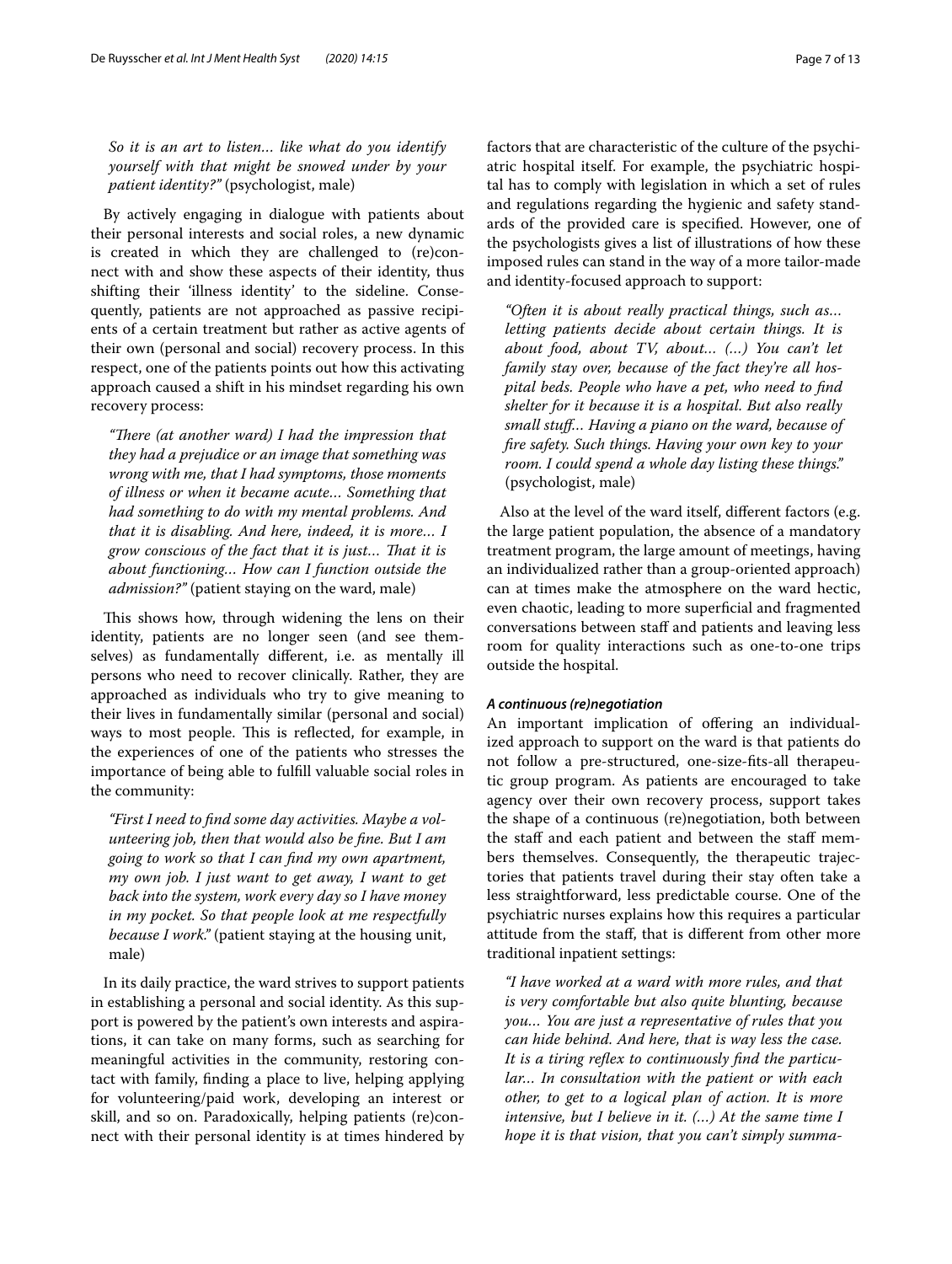*rize people or practices into something that is easy to capture. It is all very difcult to capture and that takes time and communication and re*-*inventing."* (psychiatric nurse, male)

In such a process of negotiation, staff members take the position of travel companion rather than guide in the recovery journey of the patients, as one caregiver explains:

*"Tat's recovery. Tat you never say to someone… In the beginning, this is not going to work. But that you stumble over the same things together and that you keep standing beside that person and that you try something diferent, something that person can identify him/herself with.*" (pedagogical staff member, female)

In doing so, patients are given as much ownership as possible over their own trajectory, but this can also bring new difficulties. One staff member explains how she finds it difficult to take the position of travel companion when the direction the patient chooses is, in her opinion, not realistic:

*"But what I personally fnd difcult sometimes, is when you have the feeling that what someone wants is very unrealistic. (…) But that is also part of the job of course. (…) From that perspective I can frame it and I know it is linked to recovery, with ups and downs, and that people have to learn to discover things for themselves. Or rather, that we need to let them discover."* (social worker, female)

In other words, offering particularizing support is timeintensive and requires space for trying diferent things, starting over and thinking outside the box of traditional options. However, in the daily practice of the ward, precisely this improvisational space is continuously under pressure from macro-level (e.g. government, hospital) policy decisions regarding personnel and fnances. For example, to meet the patients' individual needs, the ward offers a wide range of support modalities (e.g. case management, outreaching support, a housing project), which is a very challenging task compared to the fnancial resources of the ward. Also, during weekends the ward is only stafed by one or two people. One of the psychiatric nurses expresses how he fnds it frustrating to work at weekends, when the ward can only fulfll its asylum function because of staff shortage:

*"When you are alone here, you are like a walking*  key who just keeps things going a bit. Then you can't *really speak of rehabilitation. (...)* The only people *who are here then, are the ones who are bored, who don't have much outside, who aren't always feeling* 

*very well. Then I rarely go home happy.*" (psychiatric nurse, male)

This example illustrates how the economic logic of the hospital (i.e. the fnancing and allocation of personnel) can sometimes be in confict with the particularizing vision of the ward.

### **The ward as a transitional space**

The third function of the ward that can be distinguished in the experiences of the participants is that of a place of transition towards a meaningful community life. When discussing this function, two themes come to the fore: minimizing disruptions between life inside and outside the ward and fnding adequate housing.

#### *Continuity between inside and outside*

Many patients on the ward have experienced previous admissions as major disruptions to their everyday life. The ward aims to avoid such disruptions, by striving for a seamless continuity between life 'inside' (i.e. spending time on the ward) and 'outside' (i.e. having a valuable community life), both by bringing in the outside world (e.g. by talking about it) and by actively supporting patients in fnding a meaningful place in the community (e.g. by searching for a place to live, restoring contact with family, searching for hobbies). Considering the heterogeneity of the patient population, the psychiatrist describes how challenging it can be to work towards a life outside with/for the patients on their ward:

*"Here, we really need to work hard towards outside. (…) Because actually you still need to create the outside. You still have to register them on a waiting list for sheltered living or the social housing company. And sometimes the work will never be fnished, because they will never make it outside. Or working outside means installing the idea of outside, that there is something else besides the ward."* (psychiatrist, female)

One of the psychologists points out how the psychiatric institution in itself has an alienating efect on the patients' everyday lives. More precisely, he warns for the risk of installing a false dichotomy of the ward as a safe shell versus the outside world as threatening. From that perspective, he argues that a continuous focus on the outside world in the ward's daily practice offers a vital complement to the asylum function of the ward:

*"It always surprises me when people are told "you're safe here, outside it is dangerous". (…) To say it in psychoanalytic terms, you're working in a very dual way, I fnd. (…)So it comes down to saying "you are here and I am here and outside we might fnd some*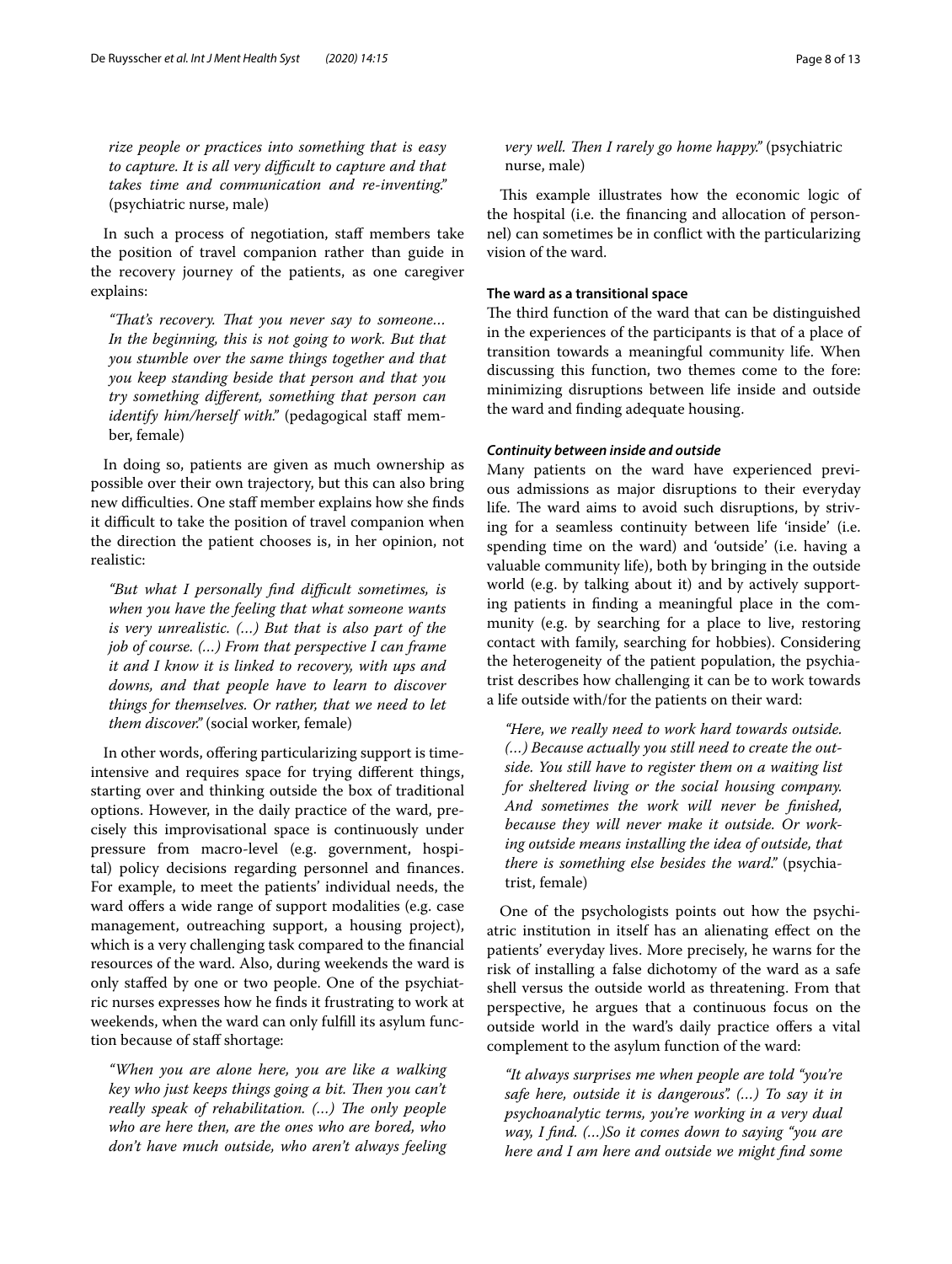*people who could be interesting and reliable, I don't know". (…) It is by talking about the other that you install a third point."* (psychologist, male)

Another essential facilitator of this continuity between life inside and outside the ward is to install a non-controlling climate, in which patients are not punished for their setbacks or mistakes but remain welcome on the ward and are encouraged time and time again to pick up the thread of their lives. Talking about this, one of the caregivers stresses the importance of applying a longterm vision to the recovery trajectories of the patients they work with, to prevent bridges being burnt:

*"We work with long trajectories. To continuously try again. For example, someone who's having a hard time on the ward, to give him a break, such as asking for a time*-*out, but to then… always give him or her the chance to return if that person wants that. At the moment, I don't think that is the case on other wards. (…) And I notice that people fnd it easier to*  return to us too. That it is an interruption, but not *a stepping out of the trajectory."* (pedagogical staf member, female)

This climate also becomes visible in the fact that patients are given as much freedom as possible by not obliging them to take part in the available therapeutic activities (e.g. cooking therapy, creative therapy, music therapy, sports activities). As a result, they are more inclined to engage in meaningful activities outside the ward. For example, one of the patients explains how the fact that no obligated therapeutic program is imposed on him motivates him to work on his living conditions outside the ward:

*"I like it here, that the activities are not mandatory. If they would be mandatory, yeah, then I'd… I'd take part in them, but there wouldn't be much beneft for me. (…) Actually, now I mainly need to do things outside the clinic, like cleaning up my apartment and stuf. Yeah, and if I can do sports here, or read*ing together or... Then that is nice, but I mean, in the *frst place I need to do some things outside if I want to feel better."* (patient staying on the ward, male)

The above experiences clearly show how the ward's mission to provide continuity between being admitted and living in the community also entails a shift in the job description of the staf working on the ward, from a traditional institutional approach towards a more community-oriented way of working. This shift is formalized in the job description of certain staff members. For example, three staff members practice the function of 'road builders' ('spoorleggers') and actively search and create spaces (e.g. libraries, sports centers, voluntary/paid jobs, cultural events) in the community that welcome people with mental health problems. In doing so, they actively pave the way (hence the name 'road builders') for the patients on the ward. In that sense, their primary function is that of 'quarter making' ('kwartiermaken'), i.e. actively creating hospitable niches in society for people with mental health problems, who are often confronted with exclusion and stigma [\[28\]](#page-12-23). Another group of staff members work as case managers for patients who have difculty engaging in the ward's residential unit for a long period of time, and continuously move in and out of the ward. As a result, not only in the patients' experiences, but also for the staf, the boundaries between inside and outside become more blurred and porous:

"There is some sport, and music therapy and stuff, *but most of the therapists are already looking towards the outside, or even the other way around. They are sitting outside and looking in and asking people 'do you wanna come? There is an event in the library, we are helping with that, do you want to help too?' Tat vibe. Yeah, that's something I believe in strongly."* (psychiatric nurse, male)

### *Housing frst*

Housing came to the fore as a prominent theme in all interviews. Since the majority of the patients on the ward are or become homeless during their admission, fnding adequate housing forms an essential part of the patient's transition process towards a meaningful community life. For example, one patient expressed how, for him, fnding a place to live in which he can feel safe and at ease is a primary need:

*(interviewer) "When will you be ready to leave the ward, do you think?" (patient) "Tat is related to fnding alternative ways of living that for me… So somehow I expect a search to fnd another place I believe in. (…) If I get discharged whilst I don't believe there is a connection, I will go back into crisis. Period. Tis is no emotional blackmailing, that's just how it goes. Then I go into destruction.*" (patient staying on the ward, male)

Although searching for adequate housing is a key function of the ward, the rhythm of this search is largely determined by external organizations and factors. For example, social housing companies, organizations for sheltered living and psychiatric nursing homes often have long waiting lists. Also, in some cases, it is not the patient but a judicial actor who decides if and when one is capable of living independently. Another factor that often impedes the search for appropriate housing,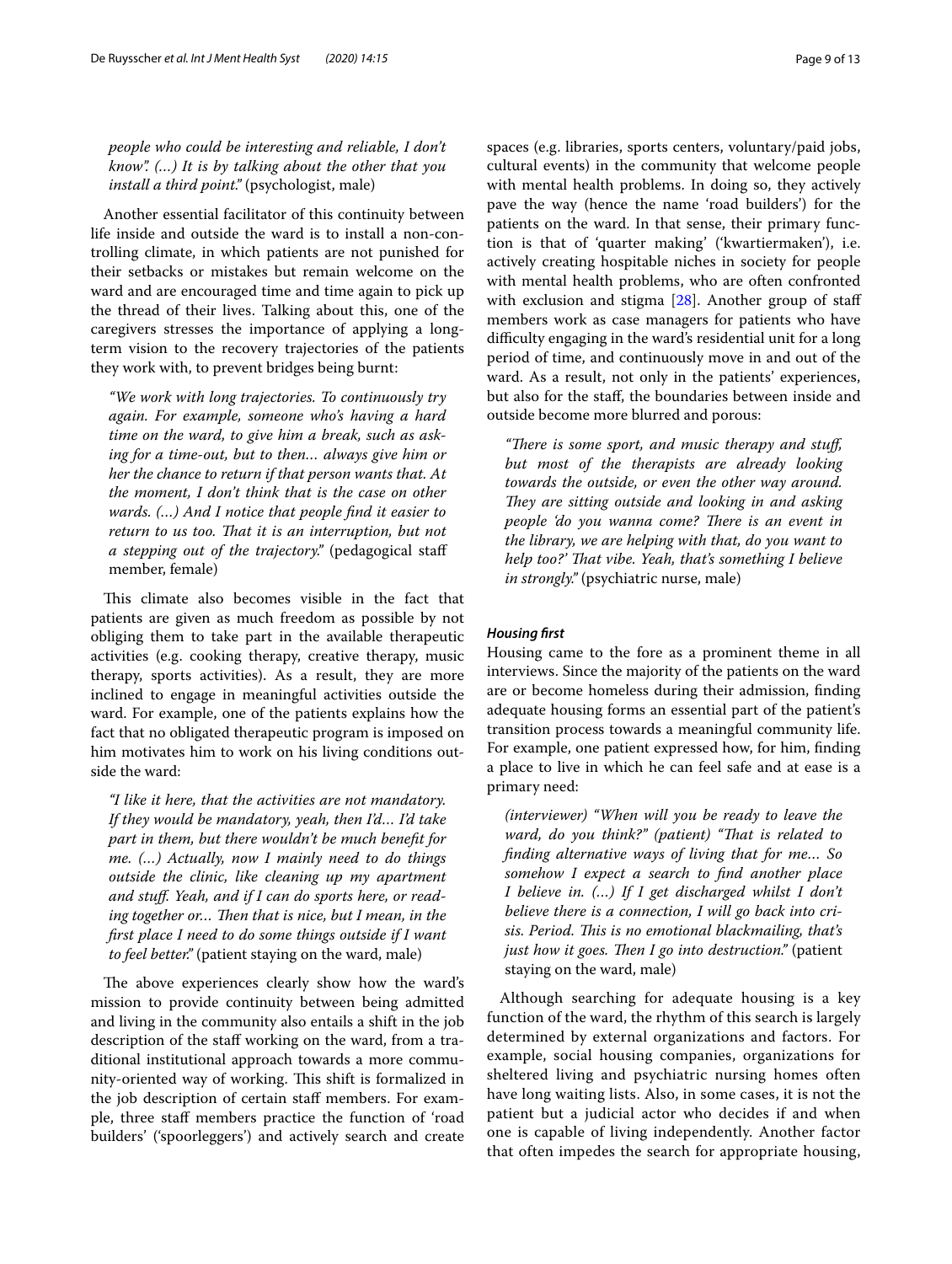especially on the regular housing market, is the stigma that many patients have to face on a daily basis. One of the psychiatric nurses gives a striking example of the impact of this stigma on a patient's search for an apartment:

*"I think we do miss opportunities sometimes, but… I can also see why. Jimmy (one of the patients) is my referee. I find it difficult to keep it going with him. Sometimes we go look at a house, and then he makes a bit of a strange impression. Maybe this will stick to the estate agent, and then we are back at… I would like to spend an entire day convincing landlords that actually, Jimmy is the perfect tenant. (…) He's on benefts, that is pretty stable, I mean, that will keep going… And he is clean, he is very predictable. He is supported by us in case something goes wrong. So actually he is a catch, but I'd like to see that happen."* (psychiatric nurse, male)

As a result of these external factors, patients and staf do not have control over the search for adequate housing, which has implications for the daily practice of the ward. According to one of the psychologists, the rhythm of the (regular/social/care) housing market is predominant in such a way that it makes it impossible to see the ward as a space where patients 'are being prepared' for a more independent life in the community. Instead, both staf and patients need to respond ad hoc to housing opportunities when they present themselves:

*"Deciding whether someone is ready, is something we actually never do. It depends on what is available at that moment. (…) Often, when a [housing] situation presents itself and the patient agrees, then we try to look which supportive framework we need to install, so that it might succeed. Does that mean that people are ready or not? Actually that is a question we never ask ourselves."* (psychologist, male)

As a consequence of the fickle rhythm of the housing market, patients are more often discharged from the ward based on the availability of a housing spot than based on their 'readiness' to go. Although the staff always attempts to build a supportive network to make the move to the new living situation as smooth as possible, it does not always end successfully. Some patients need to return to the ward several times and make repeated attempts at living independently before fnally succeeding in fnding a stable place in the community. For other patients, the ward has become more of a 'waiting room', as it can take a long time until a housing spot is available:

*(patient staying on the ward, female) "Our problems are solved, so actually we could go, but yeah…* 

*We can't go because we don't have that one thing." (interviewer) Because you don't have a roof over your head? (patient) "Yeah."*

#### **Discussion**

This study aimed to gain insight into the different functions that inpatient psychiatric settings have in the recovery processes of persons with complex mental health needs. We investigated this by unraveling the daily practice of one ward that actively engages with this population. The results showed how the ward's daily practice takes shape in the continuous dialectic between the inside and the outside world, in the tension between diferent (e.g. economic, therapeutic) dynamics, and in the—at times dissonant—harmonies between the rhythms of different actors involved (e.g. patient, ward, hospital, society). Within this entanglement, three functions of the ward could be distinguished: the ward as an *asylum* (i.e. a safe haven where patients are given time and space to 'simply be'), the ward as a *particularizing space* (i.e. a place to reconnect with one's identity and aspirations), and the ward as a *transitional space* (i.e. a place to work towards a meaningful community life).

Several aspects of these functions tally well with the personal, social and relational ways in which recovery is conceptualized in the literature [[7](#page-12-4), [9\]](#page-12-5). First, by applying a tailor-made approach to support in which patients are encouraged to explicate their expectations regarding their stay, the ward manages to connect with and provide an answer to the nonlinearity and idiosyncrasy of the patients' recovery journeys [\[29](#page-12-24)]. Importantly, in this particularizing approach, personal recovery is not considered a solely intrapersonal process of gaining a sense of self-direction, developing resilience and independence, feeling hopeful about the future and establishing a sense of identity. Instead, at the ward, support takes the shape of a continuous negotiation in which both staf and patients stand side by side in searching for the most adequate response to the patient's needs and wishes. This shows how recovery is above all a relational process that comes about in the interdependence between an individual, his/her social context and relationships (e.g. professional actors, personal and social network) [\[9](#page-12-5), [16](#page-12-11)]. Additionally, the ward aims to keep this interdependence intact by minimizing disruptions between life inside and outside the hospital, and by developing a tolerant climate in which patients are not obliged to follow a set therapeutic program (allowing them to spend time outside the ward) and are not punished for setbacks (that can often be related to the fckle nature of their recovery). However, due to experiences of stigma and exclusion, these positive social contexts and relationships are often limited or even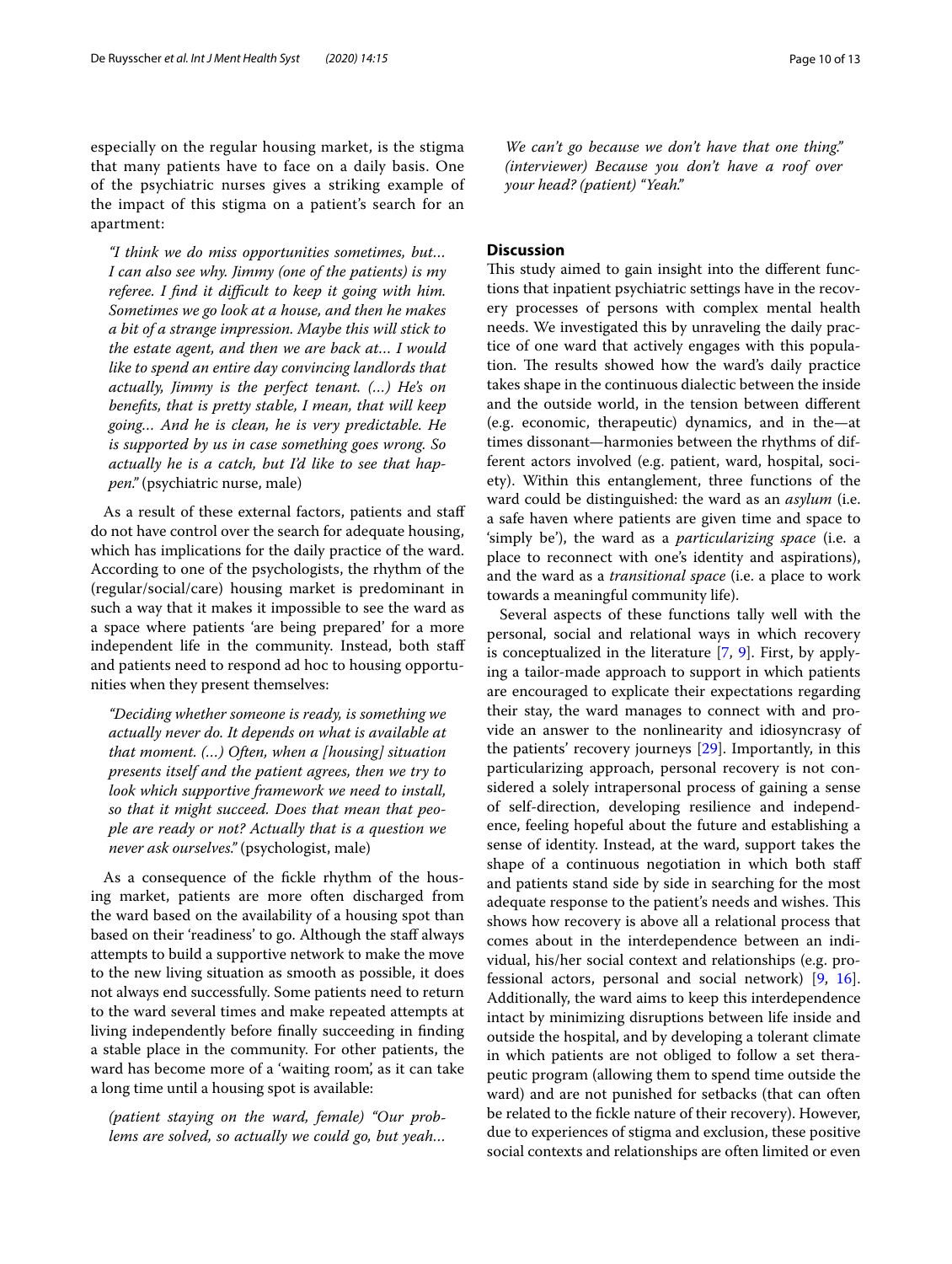lacking in the lives of persons with complex mental health needs [[30\]](#page-12-25). To fll this void, the ward considers it one of its core tasks to actively create enabling environments in the community for its patients, operationalized through the work of the 'road builders'. Described by Kal as *quarter making* (translated from the Dutch 'kwartiermaken'), their work does not take place within the ward, but explicitly aims to open up welcoming spaces in society in which patients can participate and belong as inclusive citizens [\[28](#page-12-23)]. In other words, our fndings show how, in the daily practice of the ward, interdependence and connectedness are the driving forces that power other processes of installing hope, establishing a sense of identity, fnding meaning in life and empowerment [[7\]](#page-12-4). Related to the above refections, Quirk et al. refer to the concept of institutional *permeability* to describe the extent to which psychiatric (inpatient) settings are interacting with the outside world  $[31]$  $[31]$  $[31]$ . The findings of our study show that the ward's high degree of permeability is an indispensable facilitator in the patients' recovery journeys.

Whilst the daily practice of the ward shows a lot of common ground with the recovery framework, it also remains interwoven with the more traditional institutional culture of the hospital in which it is located. In that respect, two critical side notes need to be made. First, under impulse of Gofman's *Asylums* and the subsequent deinstitutionalization wave, the image of psychiatry as totalitarian and hermetically sealed institutions was gradually rejected and replaced by a focus on community-oriented support [[31](#page-12-26), [32](#page-12-27)]. However, the negative connotation of these outdated institutions as asylums should not be confused with the basic asylum function of psychiatry, i.e. *"the provision of safety and security for individual patients needing refuge"* ([[33](#page-12-28)], p. 976). In our study, the importance of this asylum function clearly came to the fore: patients experience the ward as an inviolable place, both in terms of space (cf. *feeling safe*) and time (cf. *the ward as a pit stop*), where they fnd rest and feel contained. However, in today's recovery-oriented and community-based mental health care policy, in which the focus lies on supporting people with mental health problems to live independently in the community, the provision of this asylum function risks being overlooked or even ignored [\[34](#page-12-29)].

Second, although the ward aims to help patients gain perspective on a meaningful life in the community, the results also showed that it can be particularly challenging to do so with patients who have lived at the ward for many years, as they experience the hospital as their home. One participant attributes this difficulty to the fact that these patients sufer from the *"hospitalization syndrome"*, i.e. the inability to imagine a life outside the hospital walls. Alternatively, however, this (apparent) lack of imagination could also be explained as a side-efect of the ward's former institutional vision that some patients should be given life-long protection from a threatening outside world. Today, the ward has shifted to a recoveryoriented vision in which patients are seen as active agents of their lives and are encouraged to (re)connect with social roles and aspirations outside the hospital. A potential danger of this activating and individualized approach is that difficulties in orienting patients towards a valuable community life are translated as a matter of reluctance or inability on the patients' side, e.g. by saying that they sufer from a *"hospitalization syndrome"*, rather than considered the shared responsibility of diferent parties (e.g. hospital, patients, actors in the community). In other words, when the psychiatric institute represses its own historical evolution, it risks slipping into a neoliberal mindset in which patients are exclusively seen as individuals, self-managing and self-responsible for the success or failure of their therapeutic trajectory [[35,](#page-12-30) [36](#page-12-31)].

The above-described findings of this study do not only provide us with insight into the roles of inpatient settings in mental health recovery, but also point to important insights regarding the support and treatment provision for persons with complex mental health needs. First of all, the results resonate well with existing evidence that support should be organized from a person-centered and holistic perspective (cf. 'a tailor-made approach'), in which persons with complex mental health needs themselves hold the compass that directs their support tra-jectories [[37,](#page-12-32) [38](#page-12-33)]. This, amongst other things, requires a specifc attitude from mental health care professionals who should take on the role of travel companions that engage in an on-going dialogue with service users about their needs, aspirations and meaning of recovery. In that respect, relational continuity of support, i.e. having longstanding therapeutic contacts and relationships provide service users with a sense of coherence throughout their unpredictable recovery trajectories [[39](#page-12-34)]. For example, in that sense, the ward's function as a 'pit stop' is of great importance in providing such continuity. Additionally, the fndings of this study strongly show that, to be able to provide person-centered support that takes shape in dialogue with service users, organizations need to be granted space to improvise and to color outside the lines of more formal and traditional support options (cf. 'a continuous (re)negotiation'). However, the need for this improvisational space is often at odds with today's mental health care policy logic that is characterized by a desire for effectiveness and measurable successes [\[17,](#page-12-12) [40\]](#page-12-35). Consequently, short-term treatment programs in which service users' progress can easily be evaluated risk being favored over settings (such as the ward under study) that apply a long-term vision on recovery and leave room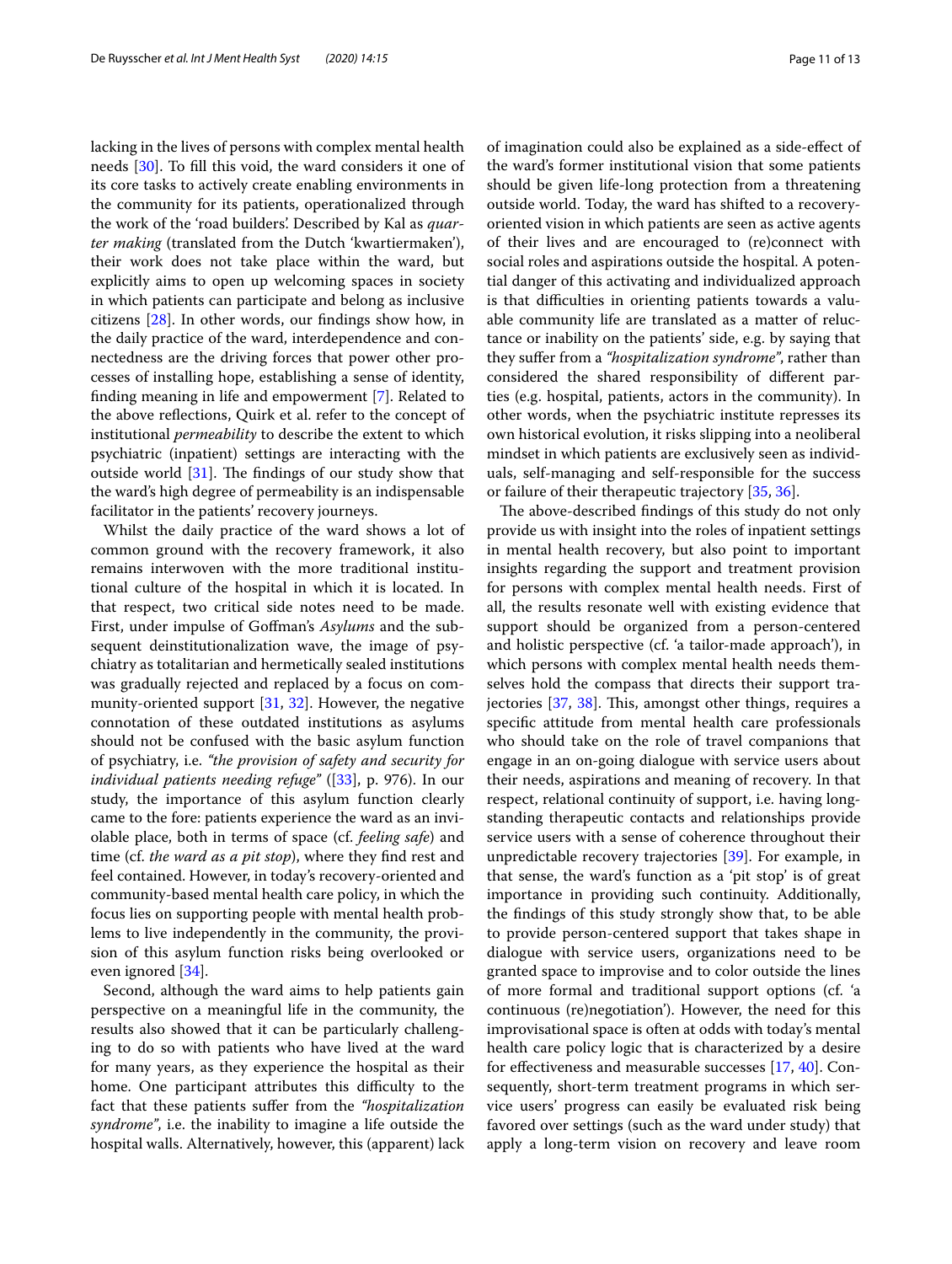for ups and downs and the impact of challenging living circumstances.

#### **Future directions**

Up until today, research into recovery-oriented practice has largely focused on outpatient and community-based initiatives [\[2](#page-12-1)]. Although our study is atypical in this respect, as it focuses on a residential psychiatric ward, it illustrates how inpatient settings play valuable roles in the recovery processes of persons with complex mental health needs. Remarkably, our study shows striking similarities with the results of another study that focused on the daily practice of an alternative community-based meeting place. Whilst this setting can be situated at the other end of the mental health care continuum to an inpatient ward, it engages with a similar group of persons with complex mental health needs [[37\]](#page-12-32). Like the inpatient ward, the meeting place is experienced as a safe haven where visitors (as clients are called) feel welcome and accepted. This is done by having a horizontal structure and by organizing activities on a voluntary basis (e.g. visitors can come and go as they wish). In that respect, the meeting place functions as *a place to be*, or even as *the* place to be, as visitors experience the place as their 'second home'. These characteristics tally well with the asylum function of the ward in the current study, in which aspects such as feeling safe and feeling 'at home' also stand out. Besides a safe haven, the meeting place also functions a lively hub in which all kinds of (artistic, creative, sports) activities are organized, all rooted in the personal interests of the visitors. Through these activities, visitors are encouraged to fnd a medium to engage in dialogue with others and to establish a personal sense of identity (e.g. artist, musician, cook, yogi) that moves away from other stigmatizing identities. Because these activities often take place in the community (especially through the performing arts), they help visitors become 'visible' citizens in society. In that sense, the meeting place functions as *a place to be me*. In this function, several commonalities can be found with the ward as a *particularizing* and *transitional space*, such as the function of 'quarter making' (cf. supra), the focus on inclusive citizenship and the importance of creating space for patients to (re)connect with their identity (e.g. by not having an obligatory set of activities).

Despite their diverse contexts, the similarities between these studies show how recovery-oriented support is not the exclusive terrain of community-oriented initiatives. Moreover, the daily practice of the ward also shows that a recovery-oriented approach is not irreconcilable with an institutional approach to support. It is precisely in the entanglement of diferent approaches and in the complementarity and diversity of diferent support settings

that persons with complex mental health needs fnd the resources for their recovery. Therefore, we propose to think about recovery-oriented systems of support in terms of diferentiated landscapes in which persons with mental health needs can circulate between diferent enabling places, tailored to the ebb and flow of their recovery process [[41–](#page-12-36)[43\]](#page-12-37). As these enabling places can take various shapes (e.g. residential/community-based, professional/informal), future research is necessary to further explore the diversity of such landscapes of support and to gain understanding of the ways in which persons with complex mental health needs navigate them. At the same time, we are aware of the fact that mental health care is an extremely complex domain which is continuously under the infuence of diferent organizational, systemic, political, economic, social and societal developments. The present study primarily aimed to gain insight into the daily practice of the ward from an insider perspective, i.e. by focusing on the personal perspectives of the patients and staf members who experience it frst-hand. Although experience-based research provides us with an indispensable view on the roles of (inpatient) mental health care settings, future research is necessary to unravel and untangle the impact of larger-scale processes and dynamics on the recovery-oriented capacities of mental health care landscapes.

#### **Acknowledgements**

Not applicable.

#### **Authors' contributions**

CDR conducted the initial and in-depth analysis of all data and wrote most of the article. SV, SV and PT were closely involved in all phases of the analysis by interpreting key interviews and discussing emerging themes. All authors read and approved the fnal manuscript.

#### **Funding**

This study is part of a PhD project that is funded by the Special Research Fund of Ghent University (Grant Number 01D33515).

#### **Availability of data and materials**

The datasets used and analyzed during the current study are available from the corresponding author on reasonable request.

#### **Ethics approval and consent to participate**

This study was granted ethical approval by the Ethics Committee of Ghent University Hospital (EC UZG 2016/0530). Written informed consents were obtained from all participants.

#### **Consent for publication**

Not applicable.

#### **Competing interests**

The authors declare that they have no competing interests.

#### **Author details**

<sup>1</sup> Department of Special Needs Education, Ghent University, Henri Dunantlaan 2, 9000 Ghent, Belgium. <sup>2</sup> Villa Voortman, Vogelenzangpark 10-17, 9000 Ghent, Belgium. 3 Department of Psychoanalysis and Clinical Consulting, Ghent University, Henri Dunantlaan 2, 9000 Ghent, Belgium.